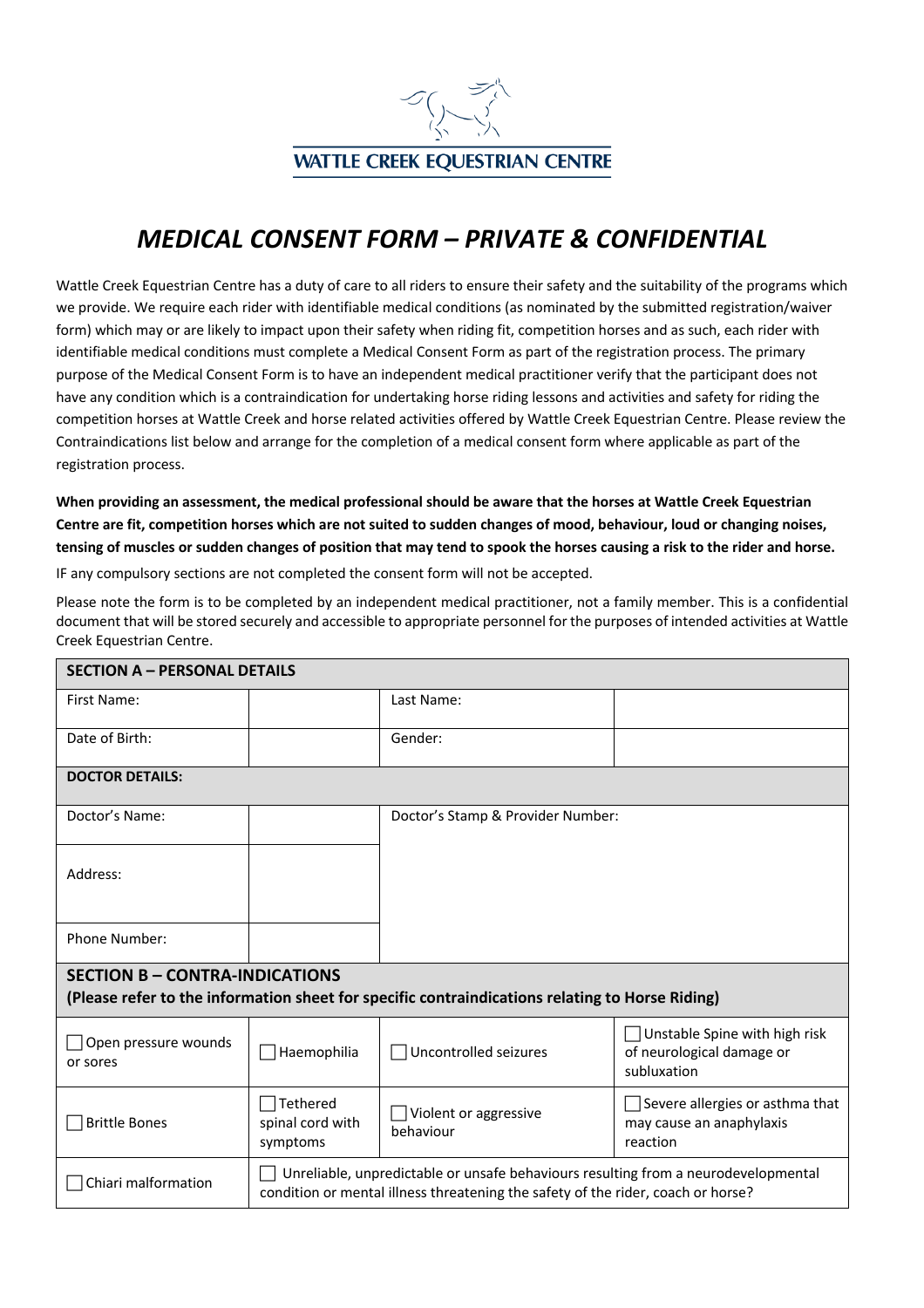**If ANY box is ticked for any of the above conditions, Equine Activities are not suitable for this participant. Please complete the signature section at end of document.**

## **SECTION C – MEDICAL CONDITIONS AND IMPLICATIONS**

(full nature of medical diagnosis please include secondary conditions e.g. diabetes.)

| Does the participant have any of the following?                                                                                                   |                                    |                                                                   |                        |  |  |
|---------------------------------------------------------------------------------------------------------------------------------------------------|------------------------------------|-------------------------------------------------------------------|------------------------|--|--|
| Impaired hearing                                                                                                                                  | $]$ Yes $/$ $\Box$ No              | Impaired vision                                                   | $ Yes / \Box$ No       |  |  |
| Impaired speech                                                                                                                                   | $ Yes / \Box$ No                   | Syncope                                                           | $ $ Yes $/$ $\Box$ No  |  |  |
| Impaired balance                                                                                                                                  | Yes / □ No                         | <b>Respiratory Conditions</b>                                     | $Yes / \Box No$        |  |  |
| Impaired bladder / bowel<br>control                                                                                                               | $\Box$ Yes / $\Box$ No             | Inflammation or pain in joints                                    | $\Box$ Yes / $\Box$ No |  |  |
| <b>Heart Conditions</b>                                                                                                                           | $\cosh \theta \equiv \sinh \theta$ | Please comment on participants likely response to exercise:       |                        |  |  |
| Changed muscle tone                                                                                                                               | $\exists$ Yes / $\Box$ No          | Please comment on muscles affected:                               |                        |  |  |
| <b>Drainage Devices</b>                                                                                                                           | $\exists$ Yes / $\Box$ No          | Type of drainage:                                                 |                        |  |  |
| Impaired circulation /<br>pressure sores                                                                                                          | $]$ Yes / $\Box$ No                | Please comment:                                                   |                        |  |  |
| <b>Retained Primitive</b><br>Reflexes:                                                                                                            | $\exists$ Yes / $\Box$ No          |                                                                   |                        |  |  |
| (note that this can be a<br>contraindication to riding and<br>coaching staff will assess safety<br>aspects)                                       |                                    |                                                                   |                        |  |  |
| Scoliosis:                                                                                                                                        | $\Box$ Yes / $\Box$ No             | Please comment on the degree, type and location of the scoliosis: |                        |  |  |
| (Please note the spine should<br>have sufficient flexibility to<br>accommodate the movement of<br>the horse. If not please mark in<br>section B.) |                                    |                                                                   |                        |  |  |
| Asthma and Allergies:                                                                                                                             |                                    | $\Box$ Yes / $\Box$ No                                            |                        |  |  |
| If yes, please supply a copy of Asthma / Allergy Management Plan                                                                                  |                                    |                                                                   |                        |  |  |
| Any other allergies (dust, pollen, bee sting, animal hair):                                                                                       |                                    |                                                                   |                        |  |  |
| Epilepsy / Seizures                                                                                                                               |                                    | $ Yes / \Box$ No                                                  |                        |  |  |
|                                                                                                                                                   |                                    |                                                                   |                        |  |  |

**If Yes, please supply a copy of the Epilepsy Management Plan**